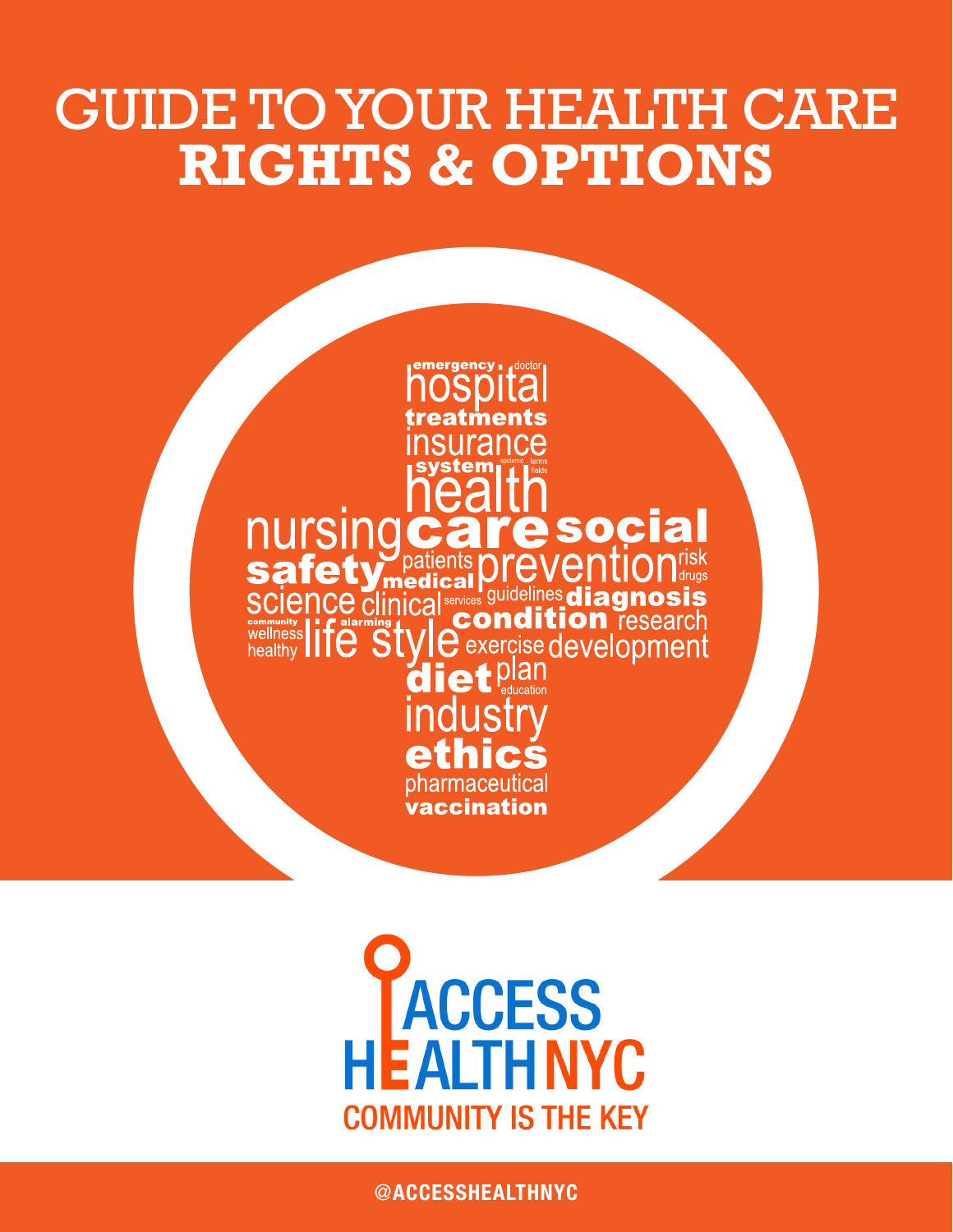## RIGHTS & OPTIONS **FOR THE UNINSURED**

### **WHAT SHOULD YOU KNOW?**

NEW YORKERS WITHOUT DOCUMENTS ARE NOT ELIGIBLE FOR MOST HEALTH INSURANCE *BUT THE FOLLOWING OPTIONS ARE AVAILABLE NO MATTER YOUR IMMIGRATION STATUS:*

- In cases of emergency, Emergency Medicaid covers emergency care for low-income New Yorkers who are not eligible for Medicaid because of their immigration status.
- Undocumented pregnant women are also eligible for comprehensive coverage & care through Medicaid for Pregnant Women & Adolescents (formerly PCAP) & the Family Planning Extension Program (FPEP).
- Children under age 19 can get Child Health Plus regardless of immigration status & even if he or she cannot get Medicaid.
- Persons living with HIV/AIDS can access the AIDS Drug Assistance Program (ADAP).
- FREE Breast, Cervical & Colorectal Cancer screening for eligible New Yorkers without insurance or with insurance that does not cover these services. Please call 1-866-442-CANCER (1-866-442-2262) or visit: [www.health.ny.gov/diseases/cancer/services](https://www.health.ny.gov/diseases/cancer/services/).
- For non-emergency care, New Yorkers who have no documents can use HHC Options, a plan from Health & Hospitals (the public hospital system) that sets affordable payments based on your income. *Please note this is not insurance.*

**PROVIDERS CAN'T TURN YOU AWAY**

PUBLIC HOSPITALS & COMMUNITY HEALTH CENTERS ARE REQUIRED TO PROVIDE SERVICES EVEN IF THE PERSON CANNOT PAY THE FULL COST OF CARE.

**PUBLIC HOSPITALS** (Health + Hospitals) To find a public hospital near you, CALL 311 or [www.nychealthandhospitals.org/contact](http://www.nychealthandhospitals.org/contact/)



COMMUNITY HEALTH CENTERS To find a community health center near you, CALL 212.279.9686 or [www.chcanys.org](http://www.chcanys.org/)

**HIV**

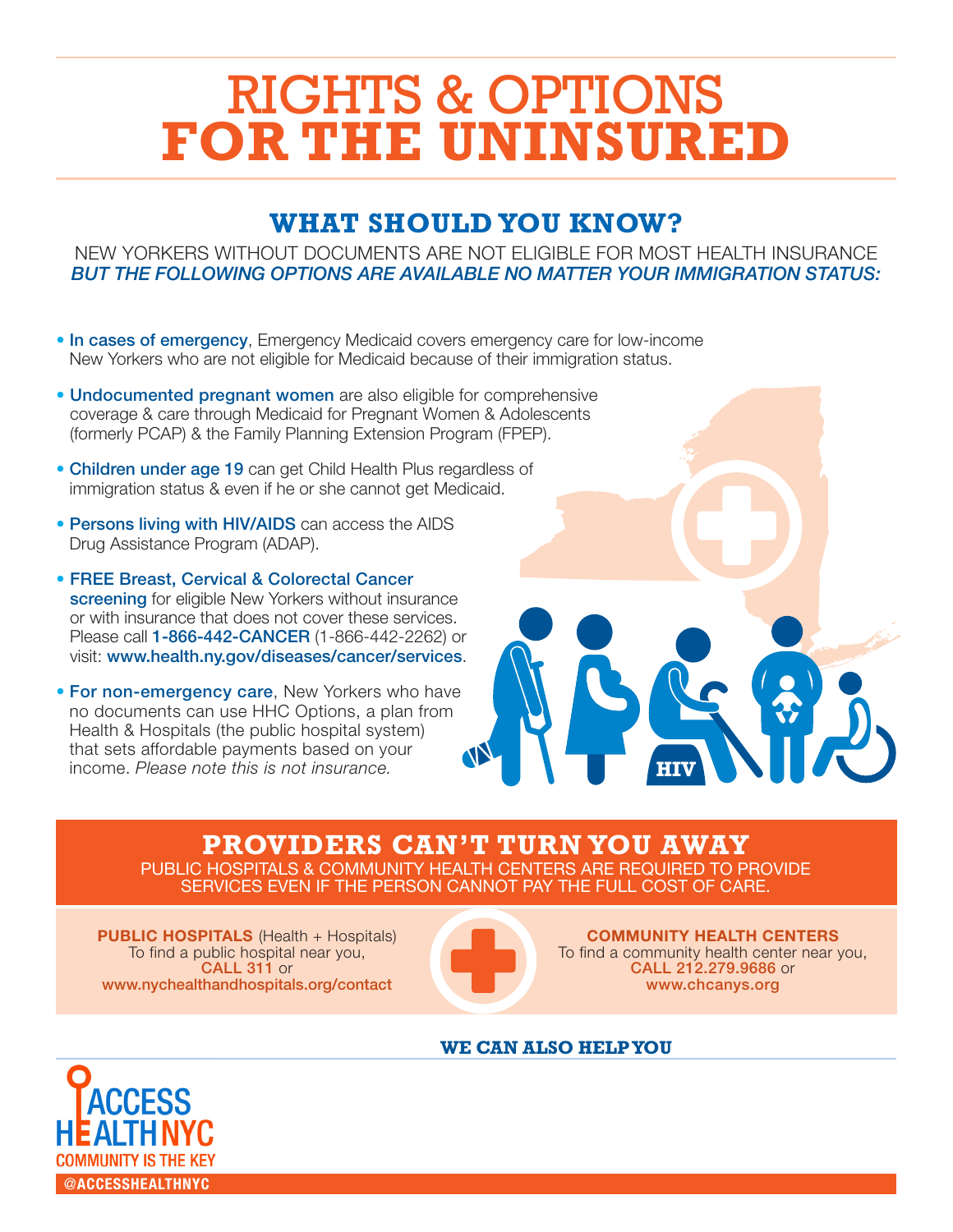## WHAT TO DO IF I HAVE A **MEDICAL EMERGENCY**

### **WHAT SHOULD YOU KNOW?**

YOU HAVE THE RIGHT TO CALL 911 FOR AN AMBULANCE & BE TAKEN TO THE HOSPITAL FOR EMERGENCY MEDICAL CARE, *EVEN IF YOU DO NOT HAVE INSURANCE OR DOCUMENTS*.

#### • EMS workers do not have the right to ask your immigration status nor can they report your immigration status to any government authorities without your permission.



### • There is a city law that directs city employees to protect confidential

information, including immigration status, regarding people seeking city services, including services provided by our city's public hospital system (Health + Hospitals).



**AMBULANCE** 

**10** 

### **WHERE WILL THE AMBULANCE TAKE YOU?**

The ambulance must take you to the nearest hospital that is capable of providing care.

### **CAN YOU ASK TO BE TAKEN TO A PARTICULAR HOSPITAL?**

YES! EMS has a "Ten Minute Rule." You can ask to be taken to a hospital if it is *not more than ten minutes past* where you would have been taken to.

#### **CALL COMMUNITY HEALTH ADVOCATES AT 888.614.5400**

For help answering questions about emergency medical care & troubleshooting potential problems with medical bills arising from ER care.

#### **CAN AN EMERGENCY ROOM REFUSE TO TREAT ME IF I AM UNINSURED?**

No, federal & state laws protect all patients who need emergency care.

- Emergency Medical Treatment & Active Labor Act (EMTALA) protects your right to be treated & stabilized when you need emergency medical attention.
- Emergency Medical Services Reform Act (EMSRA) is a New York State law that prevents hospitals from inappropriately dumping or transferring patients.

### **THE HOSPITAL:**

- must provide you with the same screening & treatment that it would for anyone with the same symptoms.
- cannot transfer you to another hospital. You have to be stabilizedmeaning lessen the possibility of your conditions worsening.

YOU HAVE THE RIGHT TO REFUSE TREATMENT but only after the hospital has informed you of the risks & benefits of the treatment & examination

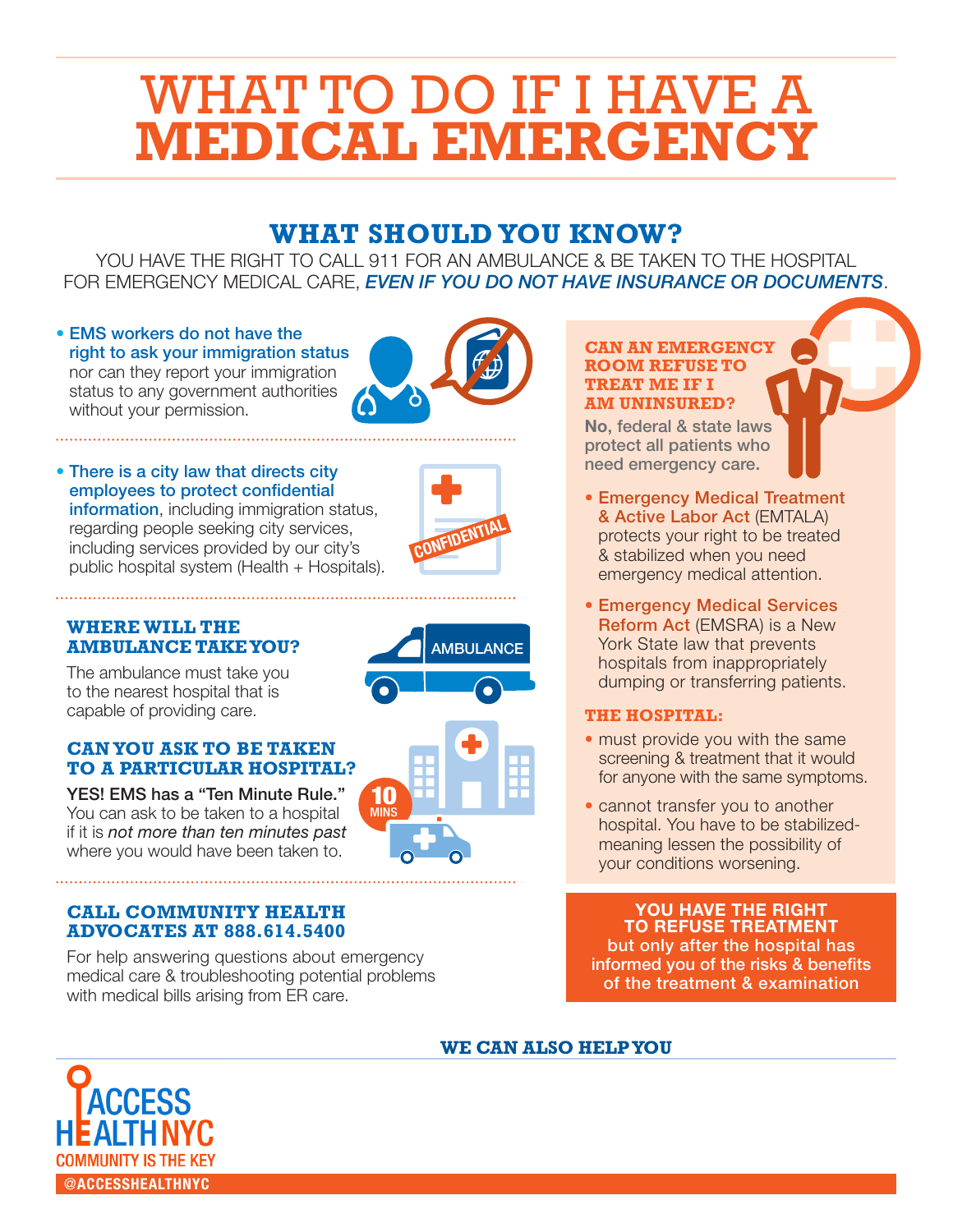# YOUR RIGHTS TO HEALTH CARE **ACCESS IN YOUR LANGUAGE**

### **WHAT SHOULD YOU KNOW?**

ALL NEW YORKERS HAVE A RIGHT TO COMMUNICATE IN THEIR OWN LANGUAGE.

### **SINCE 2006, NEW YORK STATE AFFIRMS YOUR RIGHT:**

- If you do not speak English, or if you better understand another language, you have the right to get free help from an interpreter when you visit the hospital, community health centers, clinics, & Medicaid or other public benefits offices.
- People with problems with their vision, hearing or speech have the right to free interpretation & translation services.
- You should be provided an interpreter in *20 minutes or less* in the hospital, & in *10 minutes or less* in the Emergency Room.
- Hospitals are not allowed to use a patient's family, friends, or people who do not work for the hospital for interpretation, *unless the patient wants their help.*
- You have the right to say no to the use of an interpreter from the hospital, but a person acting as an interpreter *must be at least 16 years of age*.



### **WHAT SHOULD YOU LOOK OUT FOR & ASK?**

- Make sure the provider puts in your medical chart your preferred language & language needs.
- Make sure documents given to you are translated into your language.
- Information must be given to you about free language assistance.



### **WHAT CAN YOU DO, IF YOU HAVE A PROBLEM?**

Ask to speak to a hospital administrator. If that does not work, you should make a complaint.

FOR HELP WITH THE COMPLAINT CALL:

**COMMISSION ON THE PUBLIC'S HEALTH SYSTEM** 646.325.5317

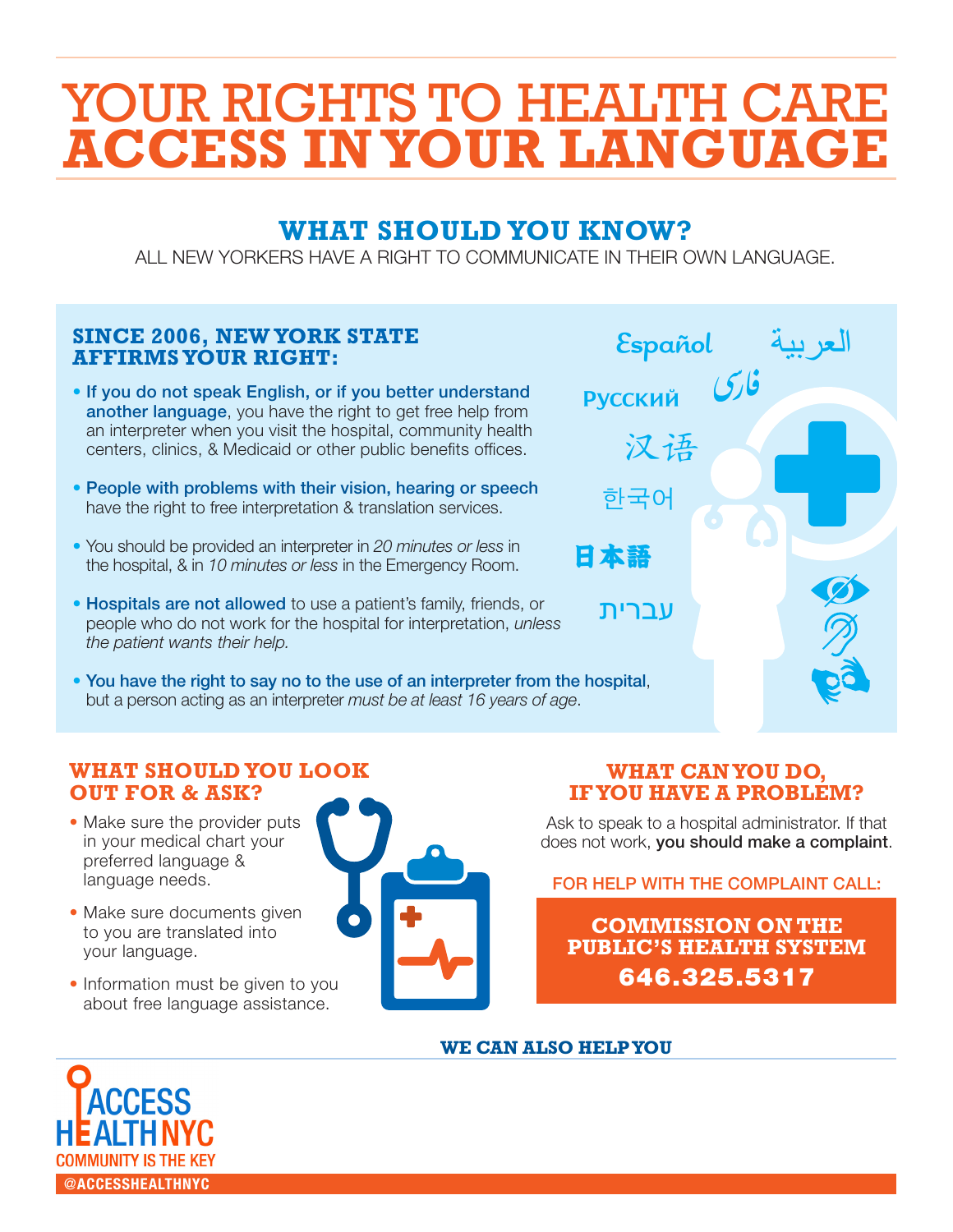### **EMERGENCY**  MEDICAID

### IMMIGRANTS WITHOUT DOCUMENTS CAN RECEIVE "EMERGENCY MEDICAID" FOR THE TREATMENT OF AN EMERGENCY MEDICAL CONDITION.<sup>\*</sup>

*\*But usually NOT eligible for full coverage or ongoing insurance coverage through Medicaid.*

YOUR IMMIGRATION STATUS WILL NOT BE AFFECTED IF YOU APPLY



### **HOW DO I KNOW I CAN GET EMERGENCY MEDICAID?**

TO GET EMERGENCY MEDICAID, YOU MUST:

✓ Meet the income requirements

✓ Be a NYS Resident

### **NOT ALL SERIOUS INJURIES OR ILLNESSES ARE CONSIDERED EMERGENCY MEDICAL CONDITIONS UNDER THE LAW!**



EXAMPLES THAT EMERGENCY MEDICAID MAY COVER UNDER THE LAW:

- ASTHMA ATTACKS
- CANCER
- STROKE
- COMA
- HEAD INJURY
- SEIZURES
- SEVERE INFECTIONS
- HEART, LIVER OR RENAL FAILURE
- LABOR & DELIVERY THAT POSE A THREAT TO MOTHER & UNBORN CHILD



EXAMPLES THAT EMERGENCY MEDICAID MAY NOT COVER UNDER THE LAW:

TRANSPLANT-RELATED SERVICES (I.E ORGANS)

CERTAIN MEDICATIONS REGARDLESS OF WHERE THE PRESCRIPTION IS OBTAINED (I.E. EMERGENCY ROOM)

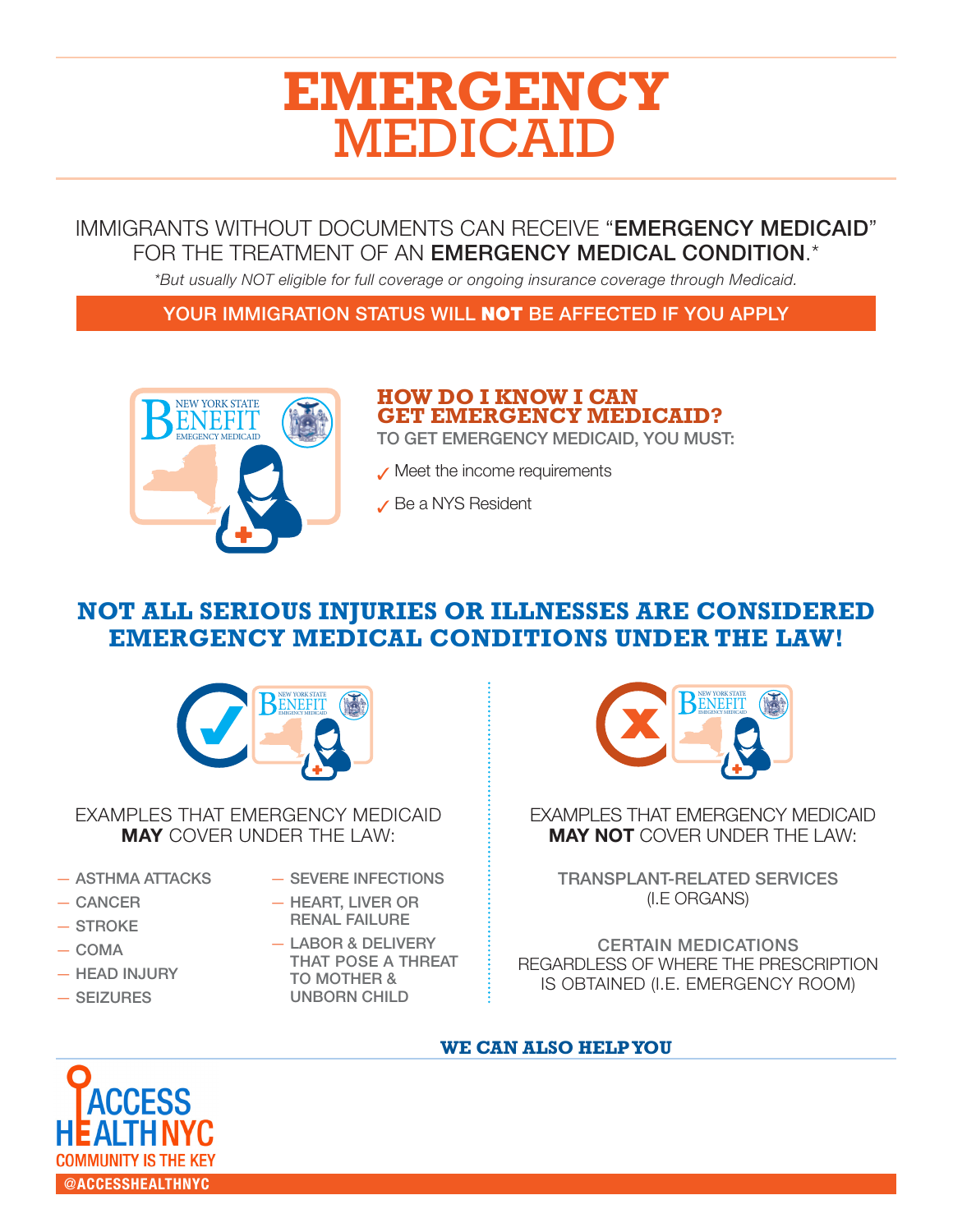# **EMERGENCY** MEDICAID





GO TO AN **EMERGENCY** ROOM OR CLINIC FOR AN INJURY OR ILLNESS!

#### A DOCTOR MUST DETERMINE IF YOUR ILLNESS OR INJURY WAS AN EMERGENCY MEDICAL CONDITION.

An individual has an "emergency medical condition" when there are severe symptoms, like bad pain, or if your health, organs, or body parts would be seriously harmed without immediate medical attention.



#### SIGN UP AS SOON AS POSSIBLE BECAUSE:

- You ONLY have within 3 months of the emergency treatment to cover the cost
- Emergency Medicaid will only pay for costs from the time of the first treatment for the emergency condition until it is no longer an emergency. For pregnant women, Emergency Medicaid will pay for the cost of the delivery.

#### **WHAT ELSE SHOULD I KNOW?**

Applicant must complete Emergency Medicaid application to prove financial eligibility every year



There is a different application for people 65 or older, or have a disability



#### **FOR HELP WITH YOUR EMERGENCY MEDICAID APPLICATION CONTACT:**

- Hospital staff or social services that process Medicaid applications.
- IF YOU ARE UNINSURED see a Certified Application Counselor or Navigator who can confirm that you don't qualify for insurance & then pre-certify you for Emergency Medicaid.

Call 311 OR TEXT GetCoveredNYC (orSeguroNYC) at 877877 to find the nearest community based navigator.

### YOU HAVE A RIGHT TO BE TREATED & STABILIZED WHEN YOU NEED EMERGENCY MEDICAL ATTENTION!, REGARDLESS OF YOUR ABILITY TO PAY!

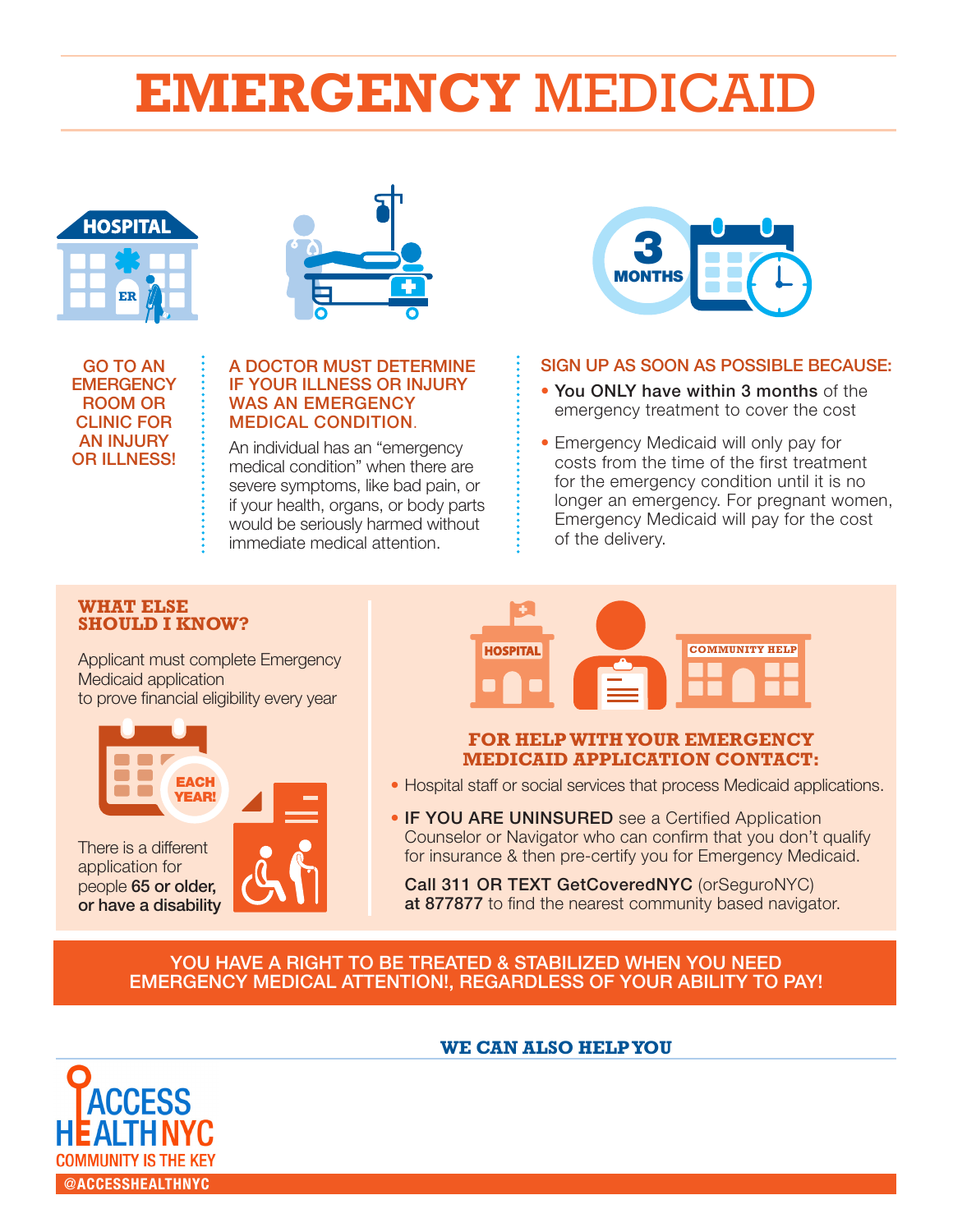## PROTECTIONS & OPTIONS **FOR PAYING HOSPITAL BILLS**

ALL NEW YORKERS HAVE THE RIGHT TO EMERGENCY & NON-EMERGENCY MEDICAL TREATMENT.



All hospitals in New York State must make financial assistance available to people with no health insurance or under-insured regardless of their immigration status (also known as a Charity Care Policy).

All hospitals must offer care at a reduced rate to individuals & families who qualify for financial assistance. This is called a "sliding fee scale".

For non-emergency care, New Yorkers who have no documents can use HHC Options, a plan from Health & Hospitals (the public hospital system) that sets affordable payments based on your income. *Please note this is not insurance.* 

• The program cannot be used outside of NYC Health + Hospitals.

### YOU WILL GET A BILL BUT IT CAN BE REDUCED ACCORDING TO THE HOSPITAL CHARITY CARE POLICY

### **MORE PROTECTIONS IF THE HOSPITAL GOES AFTER YOU FOR PAYMENT**

- If you were eligible for Medicaid at the time that services were provided, *you should not owe anything.*
- A collections agency hired by the hospital should follow the hospital's charity care policy & provide information on how to apply for financial assistance.
- You must be notified at least 30 days before going to a collection agency. Don't be afraid to call the hospital or collections agency if you get a letter & ask for financial assistance.
- The hospital or collections agency may NOT force the sale or foreclosure of your primary residence to collect payment.



**"SLIDING SCALE"**

CONTINUED ON THE NEXT PAGE